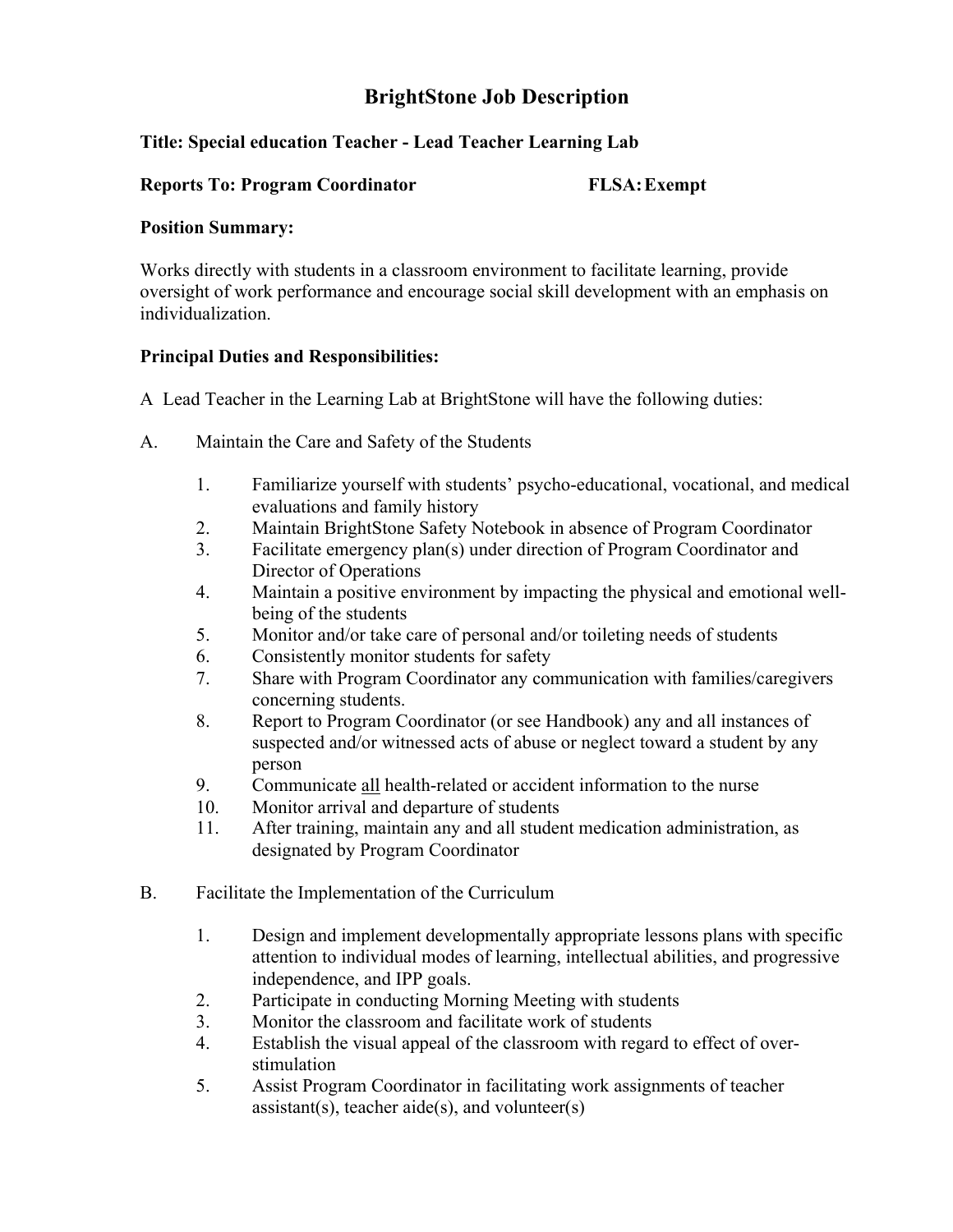- 6. Participate in planning and facilitation of student training in daily living skills, functional academics, learning and leisure, and physical wellness
- 7. Assist Program Coordinator in implementing Special Olympics
- 8. Assist Program Coordinator in overseeing intern programs
- 9. Assist Program Coordinator in determining and facilitating field trips
- 10. Obtain prior approval from Program Coordinator for all classroom purchases
- C. Evaluate and Monitor Student Progress on Individual Program Plans
	- 1. Participate in setting individual IPP goals
	- 2. Compose individual student goals
	- 3. Record student accomplishment of IPP goals
	- 4. Monitor and record student learning concerns, suggestions and/or requirements for success, and implementation procedures
	- 5. Participation in all student IPP meetings

# **Other Duties and Responsibilities:**

- A. Participate in Program Planning
	- 1. Maintain and facilitate as designated by Program Coordinator a daily plan/schedule for learning activities which may include:
		- a. Assist Program Coordinator with program planning as needed
		- b. Assist Program Coordinator in planning community activities, as needed
		- c. Assist Program Coordinator with assignments to any community activity, as designated
	- 2. Participate on Curriculum Team
		- a. Meet with Program Coordinator as needed for planning, communication, and implementation of the curriculum
		- b. Determine equipment, material, and supply needs for curriculum implementation and assist in ordering and/or purchasing as needed
	- 3. Meet with Teacher Assistant(s) daily for instruction, direction, and planning
	- 4. Plan with and submit yearly budget recommendations to Program Coordinator
	- 5. Monitor budgeted expenses in classroom, as needed
- B. Assist in Record-Keeping which may include:
	- 1. Record attendance, in absence of Nurse
	- 2. Record any and all necessary individual student performance status and information
- C. Implement Plans and Direction of Program Coordinator